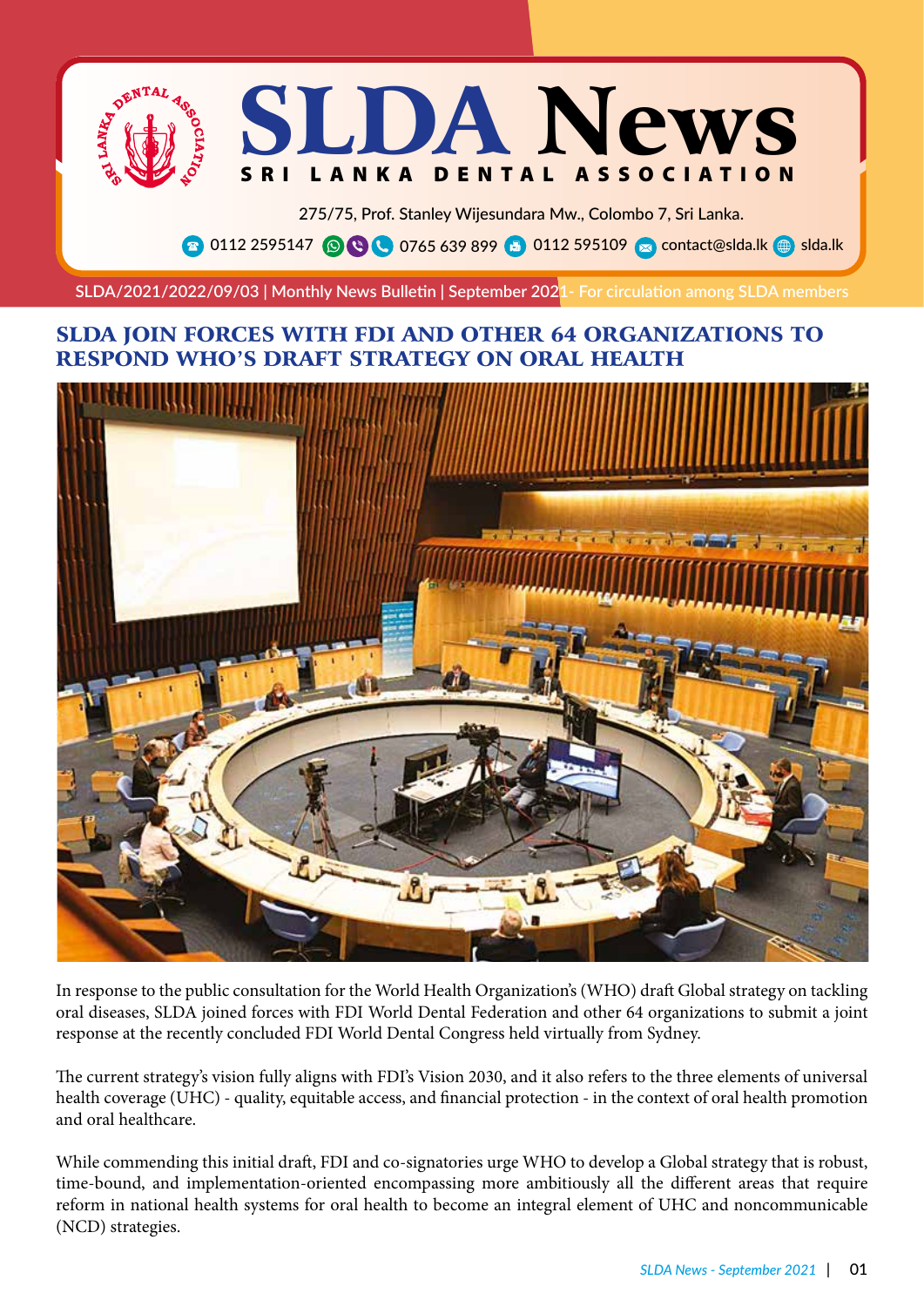The Global strategy would benefit from a more comprehensive description of all the implications that the associations between oral health, NCDs, and general health have for health systems. The importance of optimizing the oral health workforce to achieve the vision and goal of this Global strategy calls for a specific strategic objective on Oral Health Workforce. Sustainability should also be included as a guiding principle given the implications it has across the different strategic objectives of this Global strategy, and the responsibility that WHO and Member States have towards promoting and implementing a sustainable oral health response.

The resolution on oral health was adopted at WHO's 74<sup>th</sup> World Health Assembly on the 31<sup>st</sup> May 2021, which was proposed by Sri Lanka and supported by 40 WHO member states.

In addition, a number of important guidance documents were incorporated in the FDI general assembly this year such as the NDA pledge on Antibiotic Resistance in Dentistry, Phasing down of Dental Amalgam, Infection control in the dental office etc. These addressed timely issues facing the dentist in a global context.

Read the full Submission: https://tinyurl.com/SLDA-News-Downloads

## **CALL FOR ABSTRACTS - ASIA PACIFIC DENTAL CONGRESS - PAKISTAN**

Pakistan Dental Association (PDA), organizers of APDC 2022 are calling for Abstracts with profiles and Photographs from interested members of SLDA, for the virtual congress to be held from Pakistan in May 18 - 22, 2022.

SLDA members who wish to submit abstracts are kindly requested to communicate with SLDA office through email – contact@slda.lk as early as possible.

## **REFRESHER/GAP FILLING COURSE FOR DENTAL SURGERY NURSE ASSISTANTS (3RD PHASE)**

The closing date for the applications for the above course, which is coordinated by Private Health Services Regulatory Commission (PHSRC) and SLDA, and conducted by National Apprentice and Industrial Training Authority (NAITA), has been extended till 25th October 2021.

More Details: https://tinyurl.com/SLDA-News-Downloads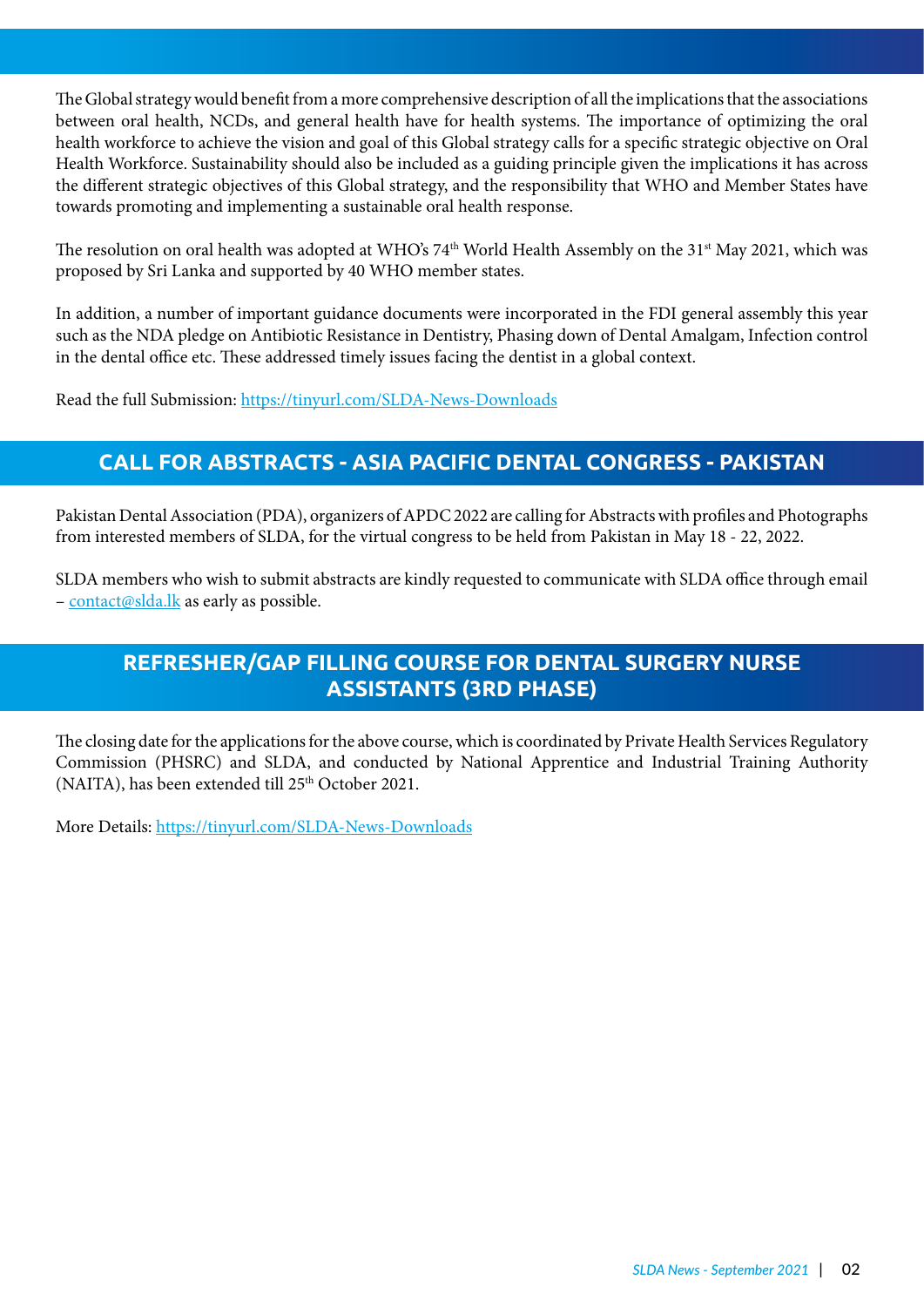## **SLDA - CDA CONTINUING EDUCATION PROGRAMME**

Another Virtual Clinical Meeting will be held on this Friday, 8<sup>th</sup> of October 2021 on 'Role of Dental Professionals on management of Oral Cancer' by Dr. Dilan Fernando, Consultant OMF Surgeon, District General Hospital - Ampara.

SLDA – CDA CEP is organized by the Committee of Continuing Education, Publications and Web Development of SLDA together with the Commonwealth Dental Association and moderated by Dr Sirimevan Samarakoon, Chairperson of the Committee.

Zoom Link: https://tinyurl.com/SLDA-CDA Meeting ID: 627 4386 9476

# **SLDA & CDA | Continuing Education Programme**

**CLINICAL** 

 $\mathbf{f}$ 

# **Role of Dental Professionals** On management of Oral Cancer

# Dr. Dilan Fernando

**Consultant OMF Surgeon District General Hospital** Ampara Sri Lanka



Sri Lanka Dental Association

2021

October 08

20.00 IST / 14.30 GMT

Commonwealth **Dental Association** 





Scan QR code to connect **Meeting ID** 627 4386 9476 Zoom link

https://tinyurl.com/SLDA-CDA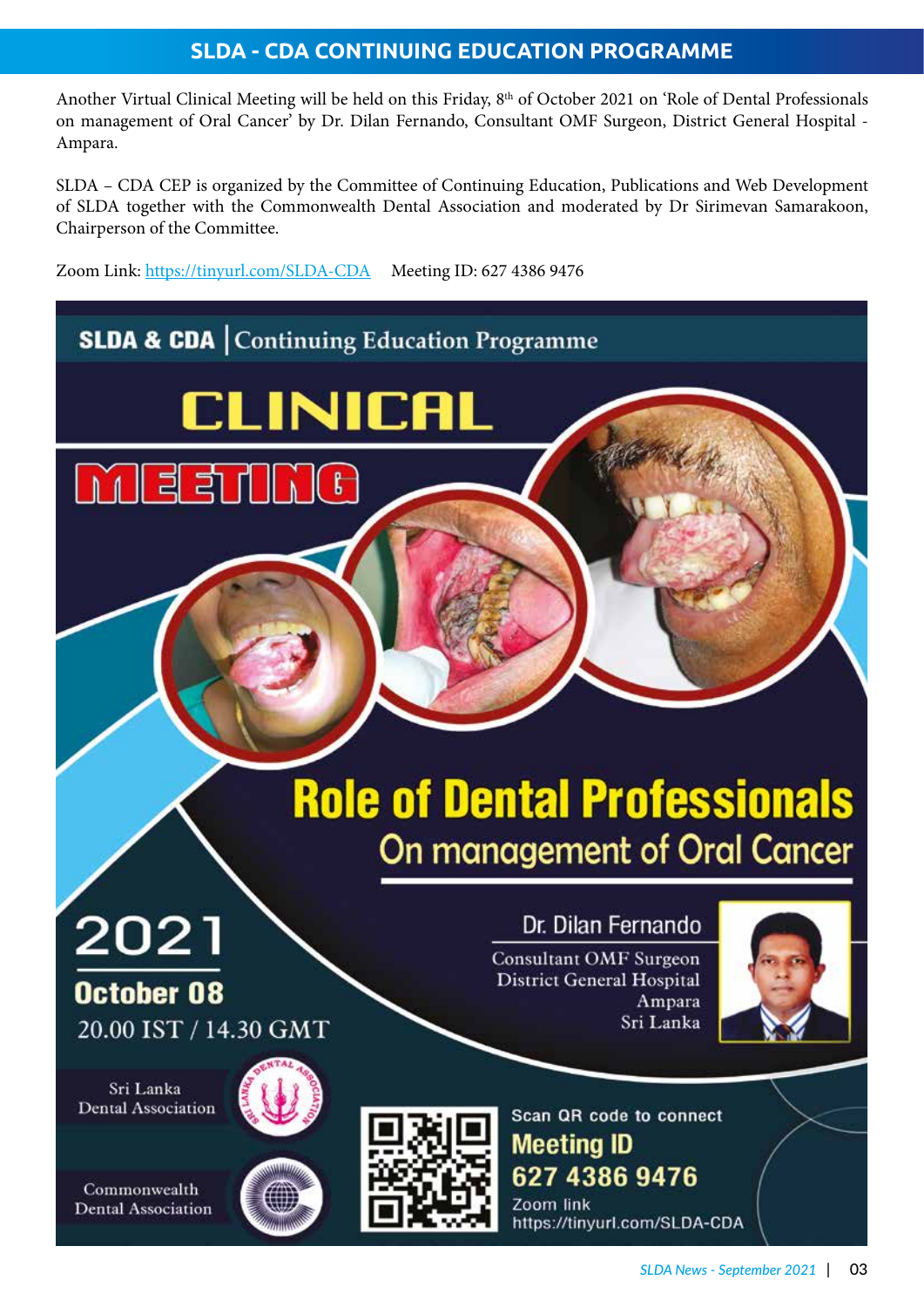# **SLDA - CDA VIRTUAL CLINICAL MEETING HELD ON 26th SEPTEMBER 2021**



End of the month clinical meeting on **'Management of the partially edentulous mouth'** was held on the last Sunday of September.

The resource person was Dr George Cherukara, Senior Lecturer and Consultant in Restorative Dentistry, Dental School of University of Aberdeen, UK. SLDA wishes to express sincere gratitude to Commonwealth Dental Association and the President of CDA Prof. D Y D Samarawickrama, for co-ordination and cooperation extended in this regard.

## **EVENTS**

#### DICE - DENTAL INTERNATIONAL CONGRESS AND EXHIBITION



For information & Registration: https://www.dice-dental.asia/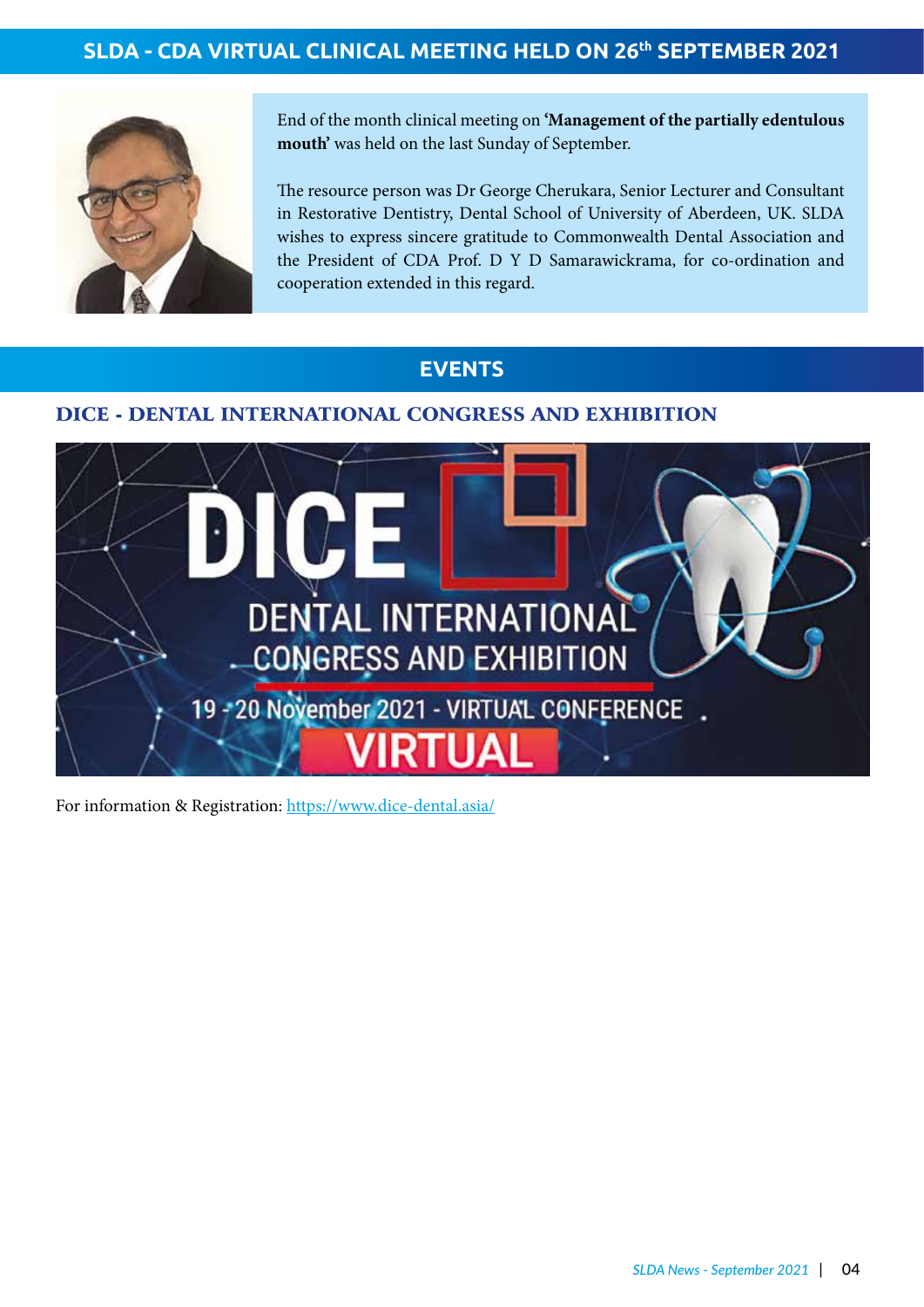### **NOTICES**

#### A NOTICE FROM COLLEGE OF DENTISTRY AND STOMATOLOGY

**Register today for Webinar on;** 

# **Living with** COVID-19

# **Jointly Organized by**





# **COVID WAY FORWARD**

Dr. Harendra Cooray, **Emergency Physician, ETU, Neurotrauma Unit, NHSL** 

# **FACTS VS FICTIONS -BREAKING DOWN COVID-19 MYTHS**

Dr. T. Prashanth. **Emergency Physician, Base Hospital, Panadura** 

# **Saturday, 09th October 2021** 8.00PM - 9.00PM

https://learn.zoom.us/meeting/register/u5MuduquqDsrHNeV7 q-0uXWYvMIN33vz0bAq

The link for Registration: https: //learn.zoom.us/meeting/register/u5MuduquqDsrHNeV7q-0uXWYvMlN33vz0bAq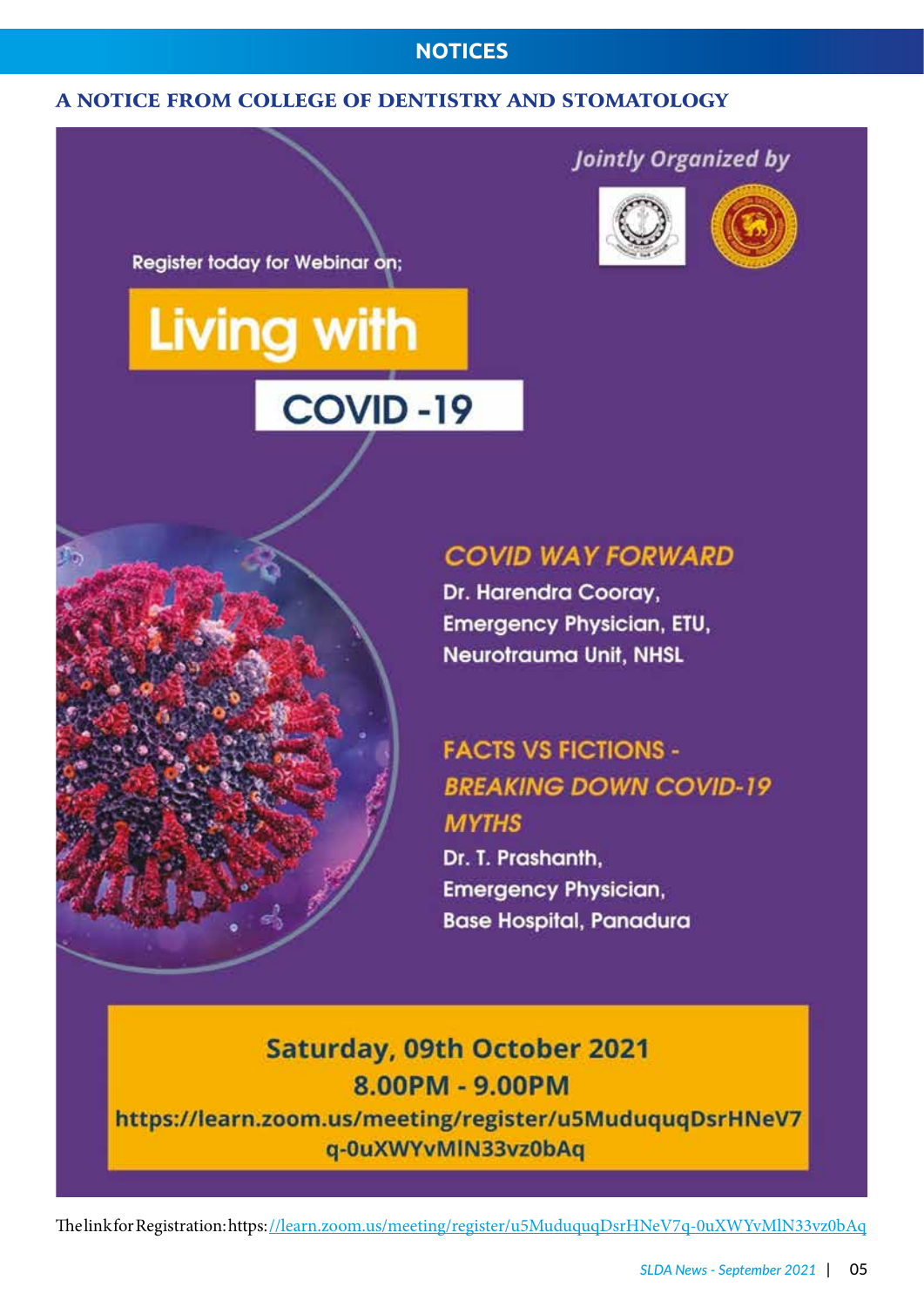#### SLDA MEMBERS CONTACT DETAILS UPDATE

The following link can be used to send data to update your contact details at SLDA database.

**https://tinyurl.com/SLDA-Contact-Update**

wing link can be used to send data to update your contact details at SLDA date<br>https://tinyurl.com/SLDA-Contact-Update<br>Members also can text SLMC Reg. No, Email and Name to 076 563 9899 to **update your contact details.**

## SLDA MEMBERSHIP APPLICATION FORM

SLDA membership application can be downloaded from the below link for new members.

https://tinyurl.com/SLDA-Membership-Application

#### **FOR FURTHER REFERENCE**

#### ORAL HEALTH BOOKLET - YOUR ORAL HEALTH... AMIDST THE CHALLENGE OF COVID - 19



To mark the World Oral Health Day this year, Sri Lanka Dental Association together with the College of Community Dentistry of Sri Lanka published an oral health booklet in Sinhala, Tamil and English Languages, which can be used by Dental Surgeons and School Dental Therapists to raise public awareness regarding oral healthcare during Covid 19 pandemic.

#### **Download:**

https://tinyurl.com/SLDA-News-Downloads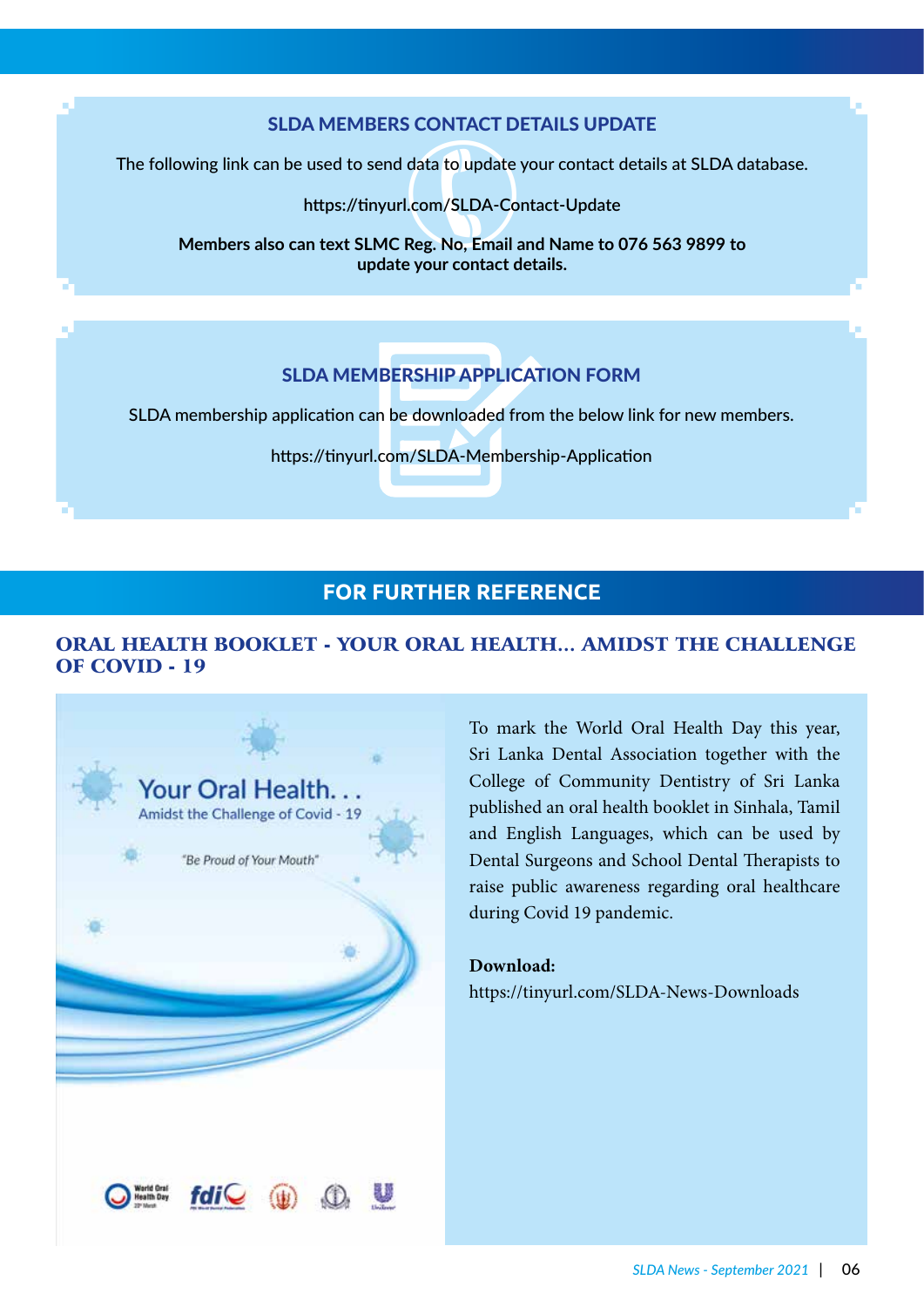#### NATIONAL GUIDELINES FOR MANAGEMENT OF ORAL CANCER SRI LANKA Published By National Cancer Control Programme



**Download:** https://tinyurl.com/SLDA-News-Downloads

### UPCOMMING EVENTS



| Date                     | Event                                                                                     | <b>More Information</b>                                                                        |
|--------------------------|-------------------------------------------------------------------------------------------|------------------------------------------------------------------------------------------------|
| 13-14 Oct 2021           | Organization of Professional Associations - 34th Annual<br><b>Scientific Sessions</b>     | www.opasrilanka.org                                                                            |
| 03-06 Nov 2021           | DenTech China 2021 (Exhibition & Symposium)                                               | https://en.dentech.com.cn                                                                      |
| 01-03 Feb 2022           | AEEDC - International Dental Conference & Dental https://aeedc.com/<br>Exhibition - Dubai |                                                                                                |
| 22-23 Jan 2022           | Annual scientific Sessions of the Nutrition Society of Sri<br>Lanka 2022                  | http://nutritionsocietyofsrilanka.org/<br>Registration:<br>https://forms.gle/KWHBdrX5Gjp1XJBt8 |
| 18-22 May 2022           | Asia Pacific Dental Congress - 2022                                                       | Pakistan                                                                                       |
| 29 Sept - 02 Oct<br>2022 | FDI World Dental Congress - 2022                                                          | Mumbai, India                                                                                  |

**Dr Chandima Weerasinghe** Hony. General Secretary Sri Lanka Dental Association



# **SRI LANKA DENTAL ASSOCIATION**

275/75, Prof. Stanley Wijesundara Mw., Colombo 7, Sri Lanka. Tele: 0112 2595147 | Mobile: 0765 639899 | Fax: 0112 595109 Email: contact@slda.lk | Website: slda.lk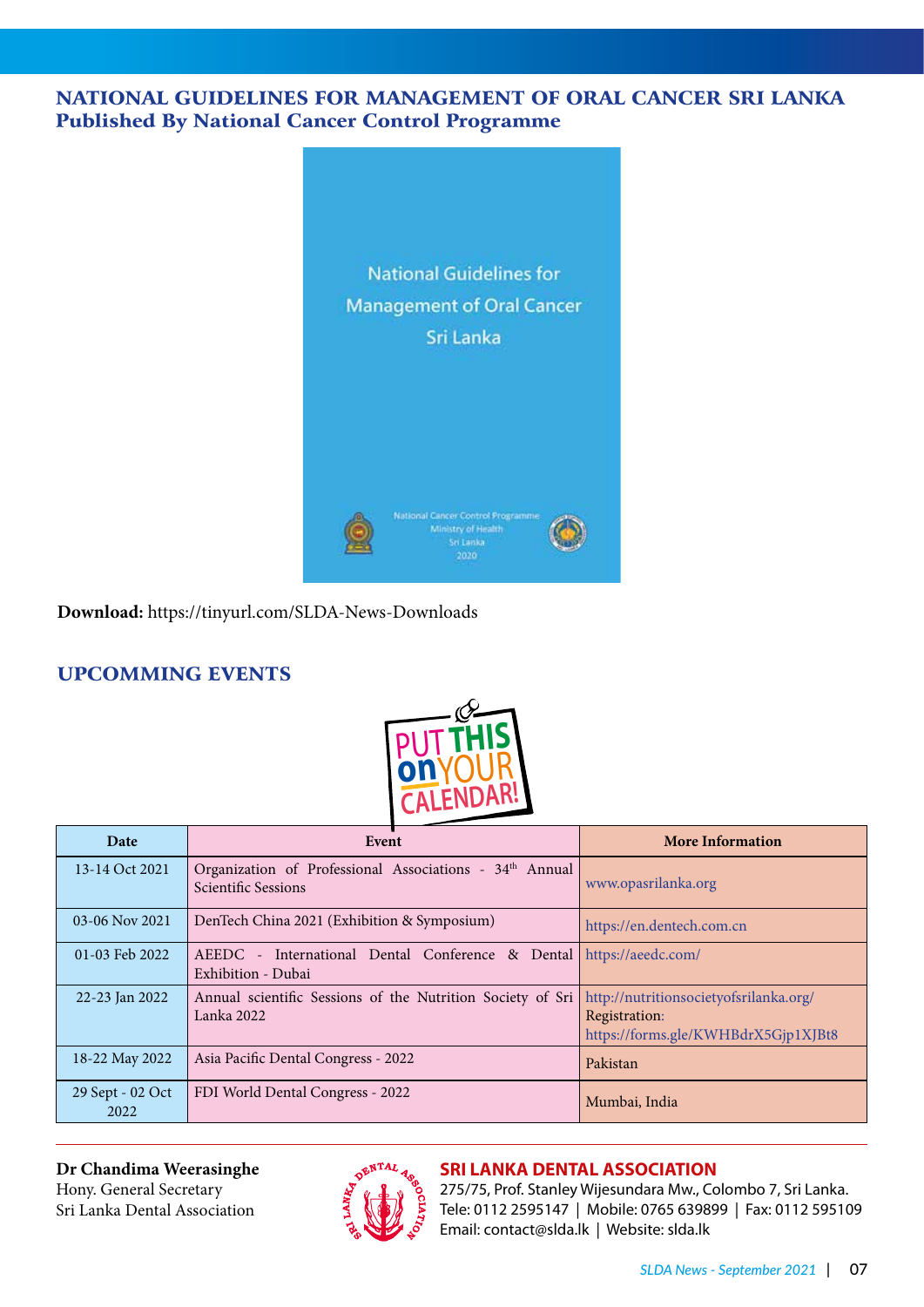# **FEATURE ARTICLE**



**N S Wadusinghearachchi | Gamini Navaratne | Ananda Ratnayake**

# Mucormycosis (Black fungus) of the maxillary sinus: a case report

#### **Abstract:**

Mucormycosis, also known as black fungus, is a rare but dangerous infection. Mucomycetes are the causative molds and often affects lungs, sinus, skin and brain. Mold spores could be either inhaled or come into contact with by soil, rotting produce or bread, or compost piles. However, individuals with weakened immune system are more likely to develop the clinical disease than healthy people. Early detection, adequate surgical debridement, profound antifungal therapy and management of predisposing factors are essential in achieving desired clinical outcome. Intra venous high doses of Amphotericin B is the drug of choice, despite potential liver toxicity. This case depicts a rare presentation of maxillary sinus mucormycosis of young female with diabetes mellitus.

#### **Introduction**

Mucormycosis is ubiquitously found in soil and on decaying vegetation. It has a rapidly growing capacity and release numerous spores that become airborne and gain access to the human body via inhalation or ingestion (1). Given its omnipresent nature, higher rate of exposure is expected in regular basis; however, it rarely leads to infect an immunocompetent individuals as intact immune system usually phagocytize the entire spores (2). However, germination and hyphae formation are common among immunocompromised patients cause infections such as; orbitorhinocerbral infection, pulmonary, gastrointestinal, cutaneous, renal and isolated central nervous infections (3). Disease may be associated with uncontrolled Diabetes, HIV or AIDS, cancer, Organ transplant, stem cell transplant, neutropenia, long-term steroid use, injected drug use,

hemochromatosis, poor nutrition and metabolic acidosis (4). Common symptoms include fever, headache, nasal stuffiness and purulent discharge and sinusitis. A high index of clinical suspicion is essential for mucormycosis as well as rapid surgical and medical intervention play a crucial role in the treatment of patients with maxillary mucormycosis and are important for recovery of patients from such a lethal infection [5].

#### **Case report**

A 26-year-old female patient came to the Oral & Maxillofacial unit of National Dental Hospital with a chief complaint of left side facial pain and swelling for last month following tooth extraction. Her medical history revealed that she had uncontrolled diabetes for last few months with glycosylated haemoglobin level (HbA1C), 11% (Therapeutic goal for glycaemic control < 7%) and she was on oral hypoglycaemic drugs.

On extra oral examination, there was a mild diffuse swelling over the left middle third of the face which was extending medio-laterally from the lateral aspect of nose to the outer canthus of the eye and superio-inferiorly from the infraorbital region into few millimeters above the corner of the mouth, respectively **(Figure1)**. On palpation, the swelling was soft in consistency, tender with no local rise of temperature. Eye movements were normal, and pupils were reactive. Neither paraesthesia nor circumorbital edema over the left eye was noted. The facial expressions were normal. Intraoral examination revealed, missing upper left 6 tooth with denuded oral mucosa and bluish diffuse swelling over buccal mucosa in relation to upper left 5-7 teeth region **(Figure 2)**.

| N S Wadusinghearachchi<br>(Correspondence) | Oral Pathology Department, National Dental Hospital (Teaching), Colombo 7.<br>E-mail: swadusinghearachchi@gmail.com |
|--------------------------------------------|---------------------------------------------------------------------------------------------------------------------|
| Gamini Navaratne                           | Oral and Maxillo-facial unit, National Dental Hospital (Teaching), Colombo 7.                                       |
| Ananda Ratnayake                           | Oral and Maxillo-facial unit, National Dental Hospital (Teaching), Colombo 7.                                       |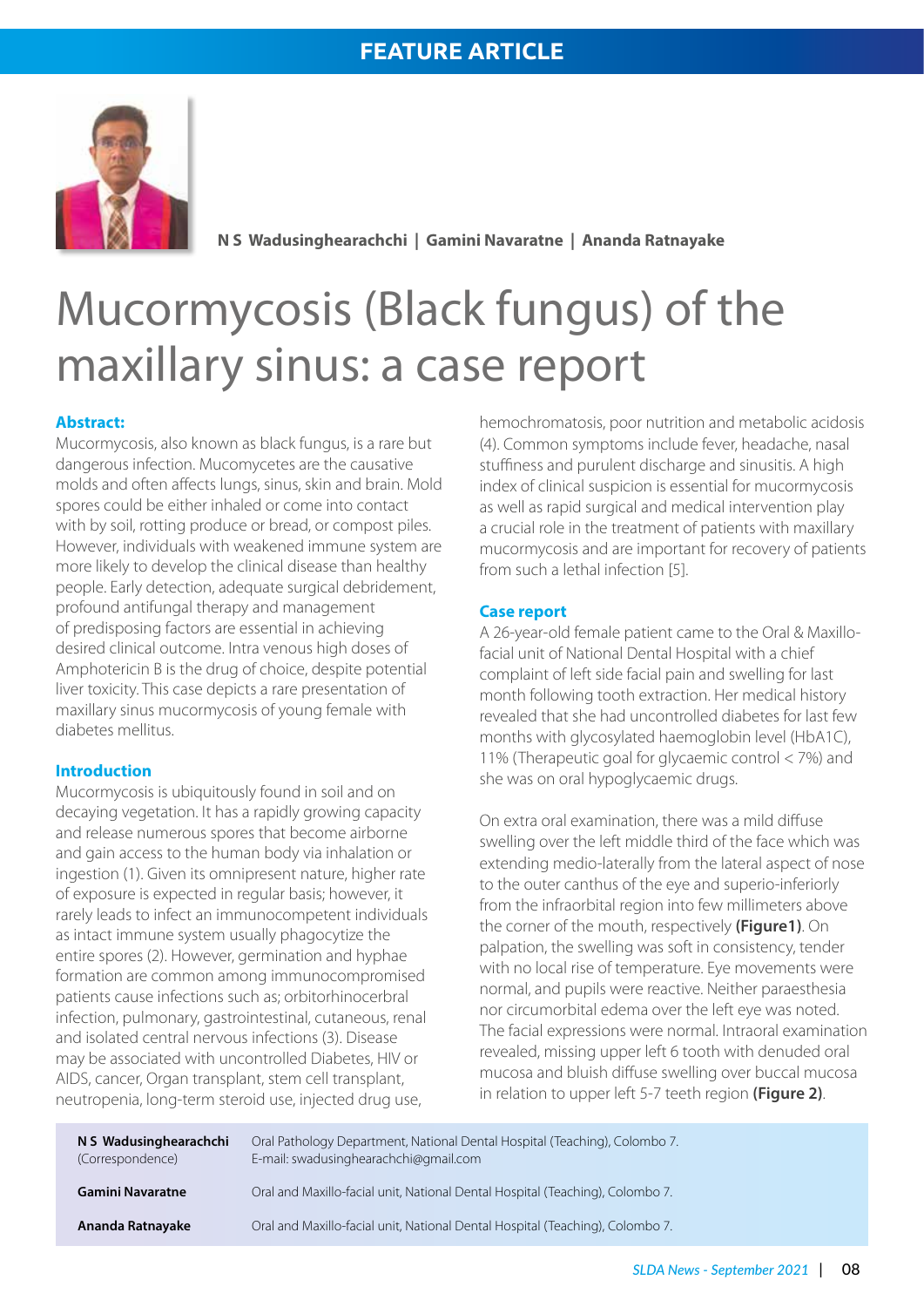Based on the history and clinical findings, a provisional diagnosis of maxillary sinus malignancy or deep fungal infection were arrived. Paranasal sinus view (PNS) radiograph showed haziness of the left maxillary sinus with destruction of the sinus wall (Figure 3).

Explorative incisional biopsy was performed from alveolar region into the left maxillary sinus, and microscopic examination under Haematoxylin & Eosin (H&E) revealed inflamed maxillary sinus mucosa and necrotic bone interspersed with fungal hyphae **(Figure 4)**. Occasional granulomata were seen elsewhere **(Figure 5)**. These fungal hyphae were broad, non-septate



**Figure 1:** Extra oral pre-operative view



**Figure 3:** Paranasal sinus view



**Figure 5:** Granuloma (X40)

and showed branching at right angles. Special staining with periodic acid-Schiff and Grocott stains were done which showed numerous magenta pink-coloured and black fungal hyphae respectively **(Figures 6,7)** which are non-septate showing branching at 90 degrees. Part of the incisional biopsy specimen was sent for medical research institute for fungal culture and Rhizopus type fungal growth was revealed under optimal conditions. Based on radiological, histological and mycological findings, a final diagnosis of mucormycosis of the maxilla was given. The patient was referred to physician to initiate intra venous Amphotericin B for further management of the patient.



**Figure 2:** Intra oral Intra operative view



**Figure 4:** Fungal hyphae interspersed with necrotic bone (X40)



**Figure 6:** Fungal hyphae (x40) PAS stain